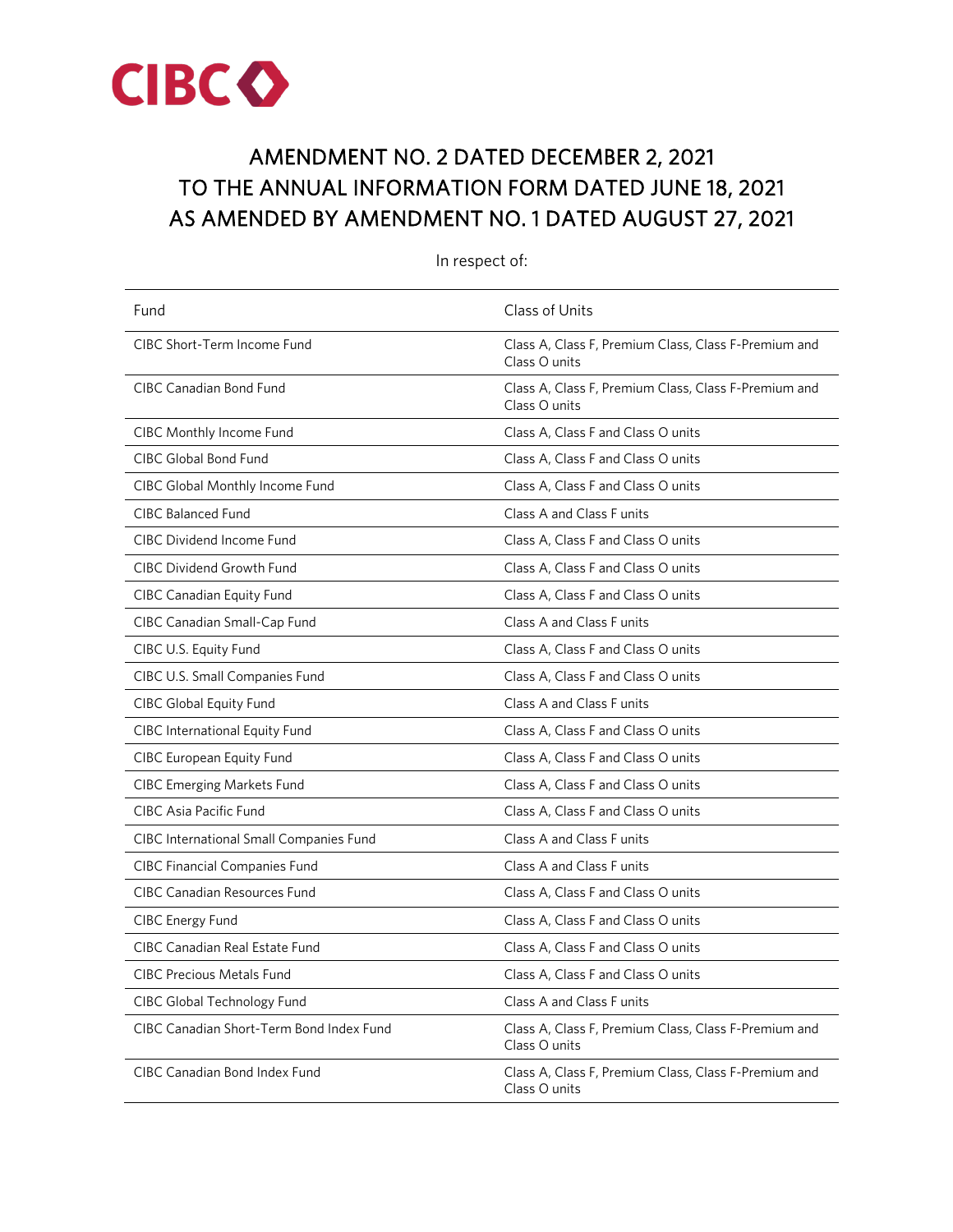| Fund                                             | Class of Units                                                                              |
|--------------------------------------------------|---------------------------------------------------------------------------------------------|
| CIBC Global Bond Index Fund                      | Class A, Class F, Premium Class, Class F-Premium and<br>Class O units                       |
| CIBC Balanced Index Fund                         | Class A, Class F, Premium Class and Class F-Premium<br>units                                |
| <b>CIBC Canadian Index Fund</b>                  | Class A, Class F, Premium Class, Class F-Premium and<br>Class O units                       |
| CIBC U.S. Broad Market Index Fund                | Class A, Class F, Premium Class, Class F-Premium and<br>Class O units                       |
| CIBC U.S. Index Fund                             | Class A, Class F, Premium Class, Class F-Premium and<br>Class O units                       |
| CIBC International Index Fund                    | Class A, Class F, Premium Class, Class F-Premium and<br>Class O units                       |
| CIBC European Index Fund                         | Class A, Class F, Premium Class and Class F-Premium<br>units                                |
| <b>CIBC Emerging Markets Index Fund</b>          | Class A, Class F, Premium Class, Class F-Premium and<br>Class O units                       |
| CIBC Asia Pacific Index Fund                     | Class A, Class F, Premium Class, Class F-Premium and<br>Class O units                       |
| CIBC Nasdaq Index Fund                           | Class A, Class F, Premium Class and Class F-Premium<br>units                                |
| CIBC Sustainable Canadian Core Plus Bond Fund    | Series A, Series F, ETF Series, Series S and Series O units                                 |
| CIBC Sustainable Canadian Equity Fund            | Series A, Series F, ETF Series, Series S and Series O units                                 |
| CIBC Sustainable Global Equity Fund              | Series A, Series F, ETF Series, Series S and Series O units                                 |
| CIBC Sustainable Conservative Balanced Solution  | Series A, Series F, ETF Series, Series S and Series O units                                 |
| <b>CIBC Sustainable Balanced Solution</b>        | Series A, Series F, ETF Series, Series S and Series O units                                 |
| <b>CIBC Sustainable Balanced Growth Solution</b> | Series A, Series F, ETF Series, Series S and Series O units                                 |
| <b>CIBC Smart Income Solution</b>                | Series A, Series T5, Series F, Series FT5, Series S and<br>Series ST5 units                 |
| CIBC Smart Balanced Income Solution              | Series A, Series T5, Series F, Series FT5, Series S and<br>Series ST5 units                 |
| <b>CIBC Smart Balanced Solution</b>              | Series A, Series T5, Series F, Series FT5, Series S and<br>Series ST5 units                 |
| <b>CIBC Smart Balanced Growth Solution</b>       | Series A, Series T5, Series F, Series FT5, Series S and<br>Series ST5 units                 |
| <b>CIBC Smart Growth Solution</b>                | Series A, Series T5, Series F, Series FT5, Series S and<br>Series ST5 units                 |
| <b>CIBC Managed Income Portfolio</b>             | Class A, Class F, Class T4, Class T6, Class FT4 and<br>Class FT6 units                      |
| CIBC Managed Income Plus Portfolio               | Class A, Class F, Class T4, Class T6, Class FT4 and<br>Class FT6 units                      |
| <b>CIBC Managed Balanced Portfolio</b>           | Class A, Class F, Class T4, Class T6, Class T8, Class<br>FT4, Class FT6 and Class FT8 units |
| CIBC Managed Monthly Income Balanced Portfolio   | Class A, Class F, Class T6, Class T8, Class FT6 and<br>Class FT8 units                      |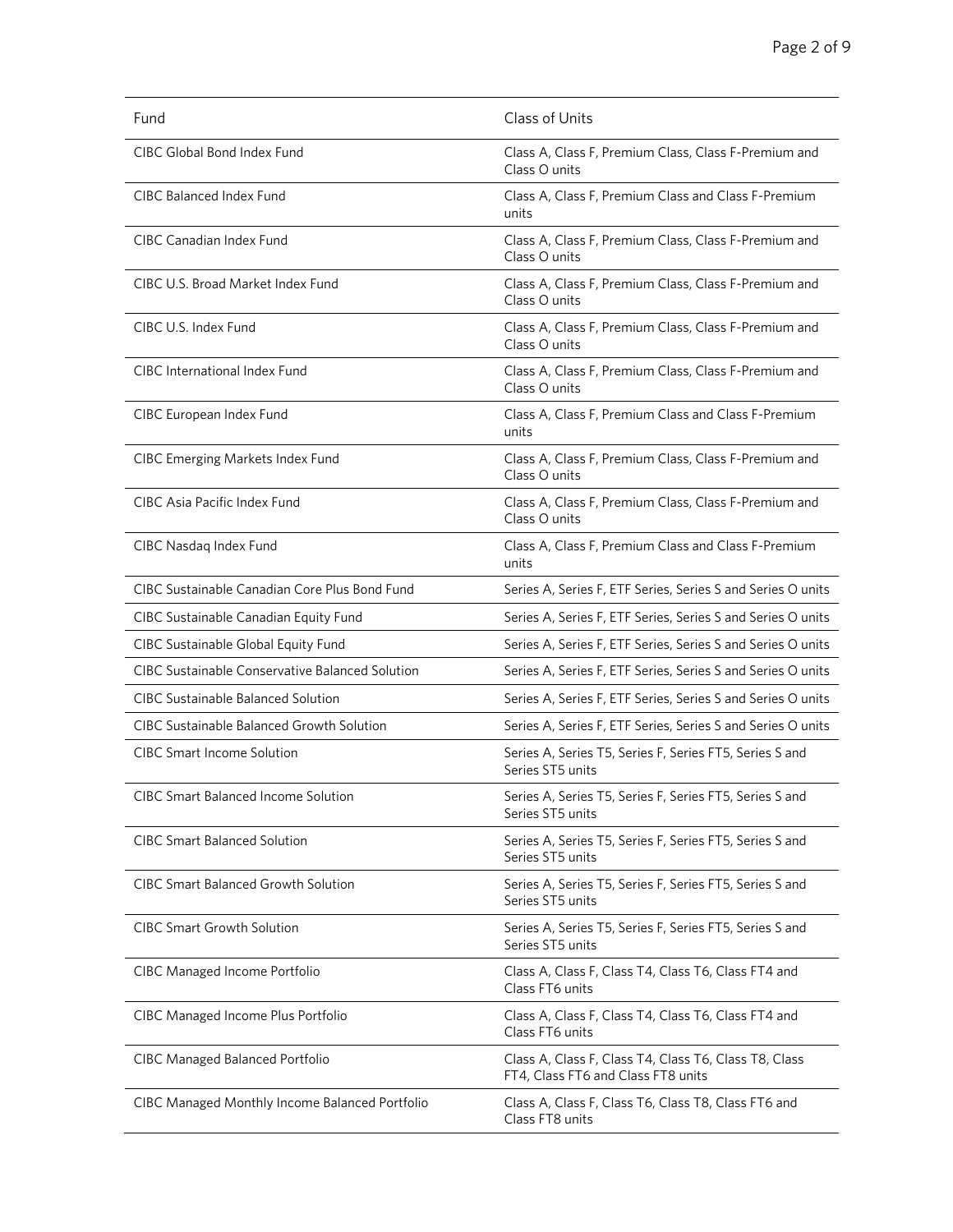| Fund                                        | Class of Units                                                                              |
|---------------------------------------------|---------------------------------------------------------------------------------------------|
| CIBC Managed Balanced Growth Portfolio      | Class A, Class F, Class T4, Class T6, Class T8, Class<br>FT4, Class FT6 and Class FT8 units |
| CIBC Managed Growth Portfolio               | Class A, Class F, Class T4, Class T6, Class T8, Class<br>FT4, Class FT6 and Class FT8 units |
| CIBC Managed Aggressive Growth Portfolio    | Class A, Class F, Class T4, Class T6, Class T8, Class<br>FT4, Class FT6 and Class FT8 units |
| CIBC U.S. Dollar Managed Income Portfolio   | Class A, Class F, Class T4, Class T6, Class FT4 and<br>Class FT6 units                      |
| CIBC U.S. Dollar Managed Balanced Portfolio | Class A, Class F, Class T4, Class T6, Class T8, Class<br>FT4, Class FT6 and Class FT8 units |
| CIBC U.S. Dollar Managed Growth Portfolio   | Class A, Class F, Class T4, Class T6, Class T8, Class<br>FT4, Class FT6 and Class FT8 units |
| CIBC Conservative Passive Portfolio         | Class A, Class F, Class D and Class O units                                                 |
| <b>CIBC Balanced Passive Portfolio</b>      | Class A, Class F, Class D and Class O units                                                 |
| CIBC Balanced Growth Passive Portfolio      | Class A, Class F, Class D and Class O units                                                 |

(referred to individually as, a *Fund* and collectively as, the *Funds*)

This is Amendment No. 2 to the annual information form dated June 18, 2021 (referred to as the *Annual Information Form*), as amended by Amendment No. 1 dated August 27, 2021, which should be read subject to this information. All capitalized terms used herein and not otherwise defined shall have the same meanings given to such terms in the Annual information Form.

## SUMMARY OF AMENDMENTS

### (a) Management Fee Reductions

Effective on or about January 1, 2022, the annual management fee in respect of Class A and Class F of units of the Funds will be reduced. Further information about these management fee reductions is set out in Amendment No. 2 dated December 2, 2021 to the Simplified Prospectus dated June 18, 2021, as amended by Amendment No. 1 dated August 27, 2021.

### (b) Short Selling Changes

Effective on or about December 2, 2021, the Funds will no longer be permitted to engage in short selling transactions. As a result, the Annual Information Form is amended as set out below.

### SPECIFIC AMENDMENT

### (a) Short Selling Changes

1. The disclosure under the sub-heading "*Short Selling*" on page 9 under the heading "*Investment Restrictions and Practices*" is deleted and replaced with the following:

"Underlying Funds may engage in short selling transactions. In a short selling strategy, the Portfolio Advisor and any portfolio sub-advisors identify securities that they expect will fall in value. The Underlying Fund then borrows securities from a custodian or dealer (referred to as the Borrowing Agent) and sells them on the open market. The Underlying Fund must repurchase the securities at a later date in order to return them to the Borrowing Agent. In the interim, the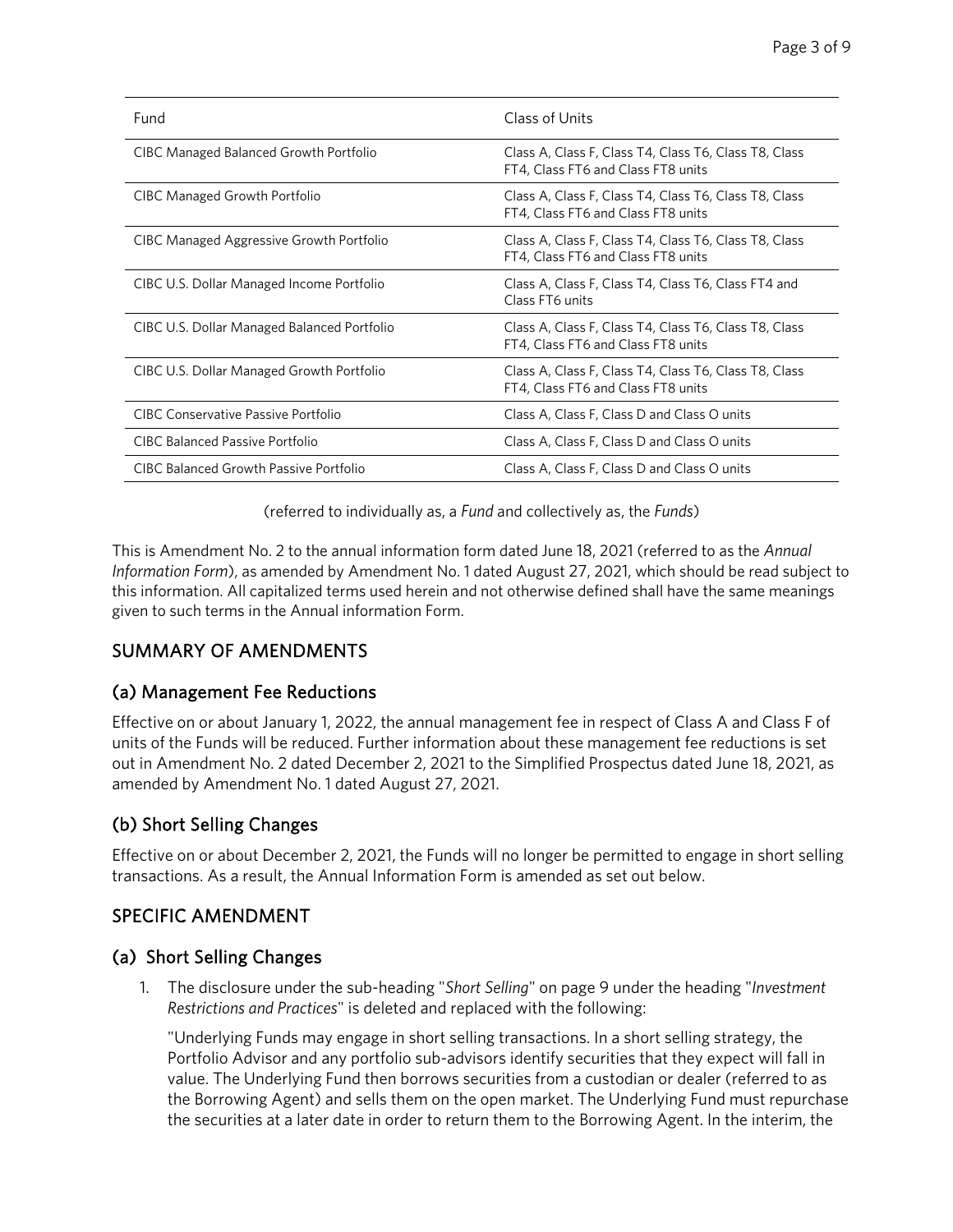proceeds from the short sale transaction are deposited with the Borrowing Agent and the Underlying Fund pays interest to the Borrowing Agent on the borrowed securities. If the Underlying Fund repurchases the securities later at a lower price than the price at which it sold the borrowed securities on the open market, a profit will result. However, if the price of the borrowed securities rises, a loss will result."

2. All other references to short selling are deleted.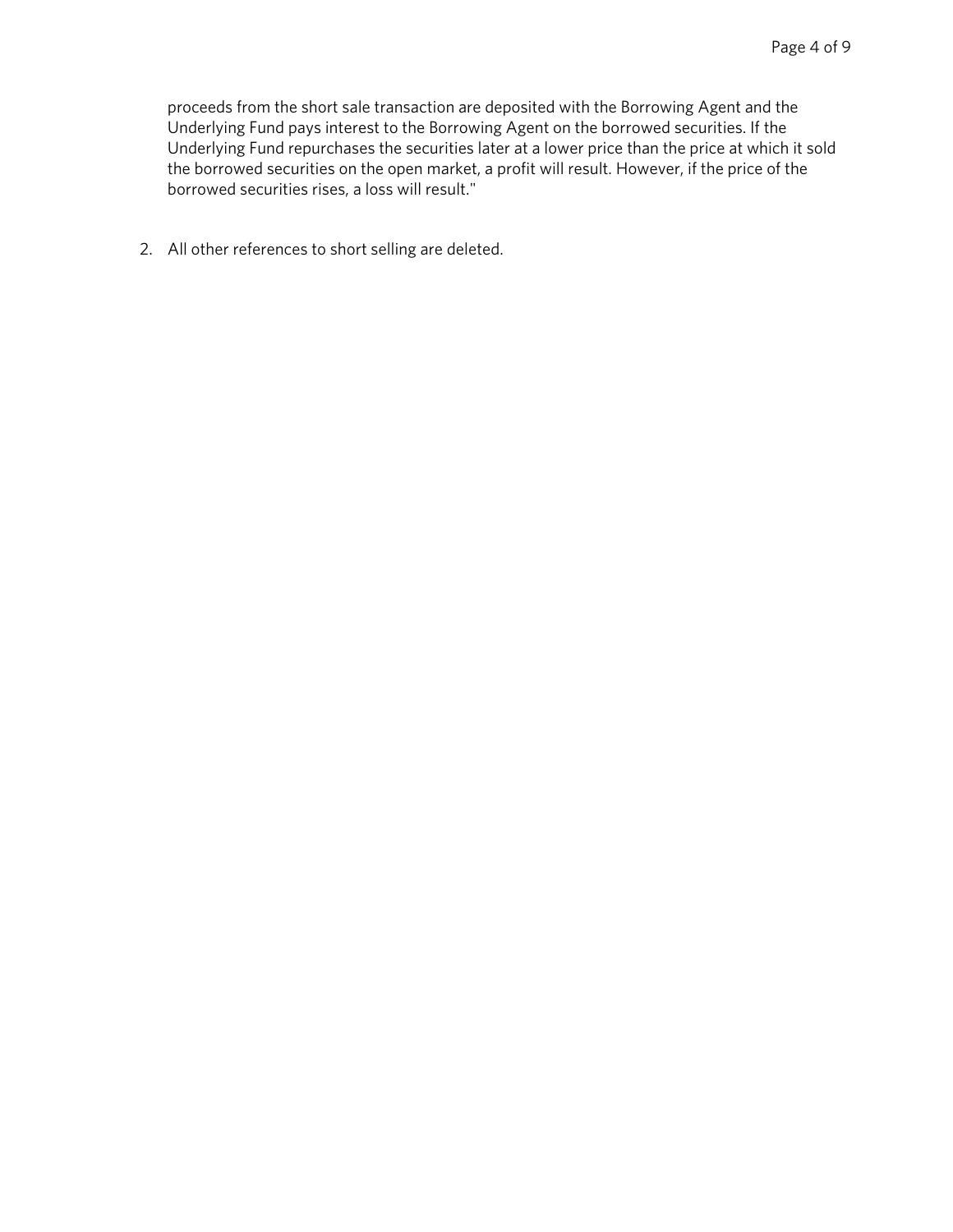## Certificate of the Funds

#### Fund

| <b>CIBC Mutual Funds</b>                 |
|------------------------------------------|
| CIBC Short-Term Income Fund              |
| CIBC Canadian Bond Fund                  |
| CIBC Monthly Income Fund                 |
| <b>CIBC Global Bond Fund</b>             |
| CIBC Global Monthly Income Fund          |
| <b>CIBC Balanced Fund</b>                |
| CIBC Dividend Income Fund                |
| <b>CIBC Dividend Growth Fund</b>         |
| CIBC Canadian Equity Fund                |
| CIBC Canadian Small-Cap Fund             |
| CIBC U.S. Equity Fund                    |
| CIBC U.S. Small Companies Fund           |
| <b>CIBC Global Equity Fund</b>           |
| CIBC International Equity Fund           |
| CIBC European Equity Fund                |
| <b>CIBC Emerging Markets Fund</b>        |
| CIBC Asia Pacific Fund                   |
| CIBC International Small Companies Fund  |
| <b>CIBC Financial Companies Fund</b>     |
| <b>CIBC Canadian Resources Fund</b>      |
| <b>CIBC Energy Fund</b>                  |
| CIBC Canadian Real Estate Fund           |
| <b>CIBC Precious Metals Fund</b>         |
| CIBC Global Technology Fund              |
| CIBC Canadian Short-Term Bond Index Fund |
| CIBC Canadian Bond Index Fund            |
| CIBC Global Bond Index Fund              |
| CIBC Balanced Index Fund                 |
| CIBC Canadian Index Fund                 |
| CIBC U.S. Broad Market Index Fund        |

| Fund                                                   |
|--------------------------------------------------------|
| CIBC U.S. Index Fund                                   |
| <b>CIBC</b> International Index Fund                   |
| CIBC European Index Fund                               |
| <b>CIBC Emerging Markets Index Fund</b>                |
| <b>CIBC Asia Pacific Index Fund</b>                    |
| CIBC Nasdaq Index Fund                                 |
| CIBC Sustainable Canadian Core Plus Bond Fund          |
| CIBC Sustainable Canadian Equity Fund                  |
| CIBC Sustainable Global Equity Fund                    |
| <b>CIBC Sustainable Conservative Balanced Solution</b> |
| <b>CIBC Sustainable Balanced Solution</b>              |
| <b>CIBC Sustainable Balanced Growth Solution</b>       |
| <b>CIBC Smart Income Solution</b>                      |
| <b>CIBC Smart Balanced Income Solution</b>             |
| CIBC Smart Balanced Solution                           |
| <b>CIBC Smart Balanced Growth Solution</b>             |
| <b>CIBC Smart Growth Solution</b>                      |
| CIBC Managed Income Portfolio                          |
| CIBC Managed Income Plus Portfolio                     |
| CIBC Managed Balanced Portfolio                        |
| CIBC Managed Monthly Income Balanced Portfolio         |
| CIBC Managed Balanced Growth Portfolio                 |
| <b>CIBC Managed Growth Portfolio</b>                   |
| CIBC Managed Aggressive Growth Portfolio               |
| CIBC U.S. Dollar Managed Income Portfolio              |
| CIBC U.S. Dollar Managed Balanced Portfolio            |
| CIBC U.S. Dollar Managed Growth Portfolio              |
| <b>CIBC Conservative Passive Portfolio</b>             |
| <b>CIBC Balanced Passive Portfolio</b>                 |
| <b>CIBC Balanced Growth Passive Portfolio</b>          |

(collectively, referred to as the *Funds*)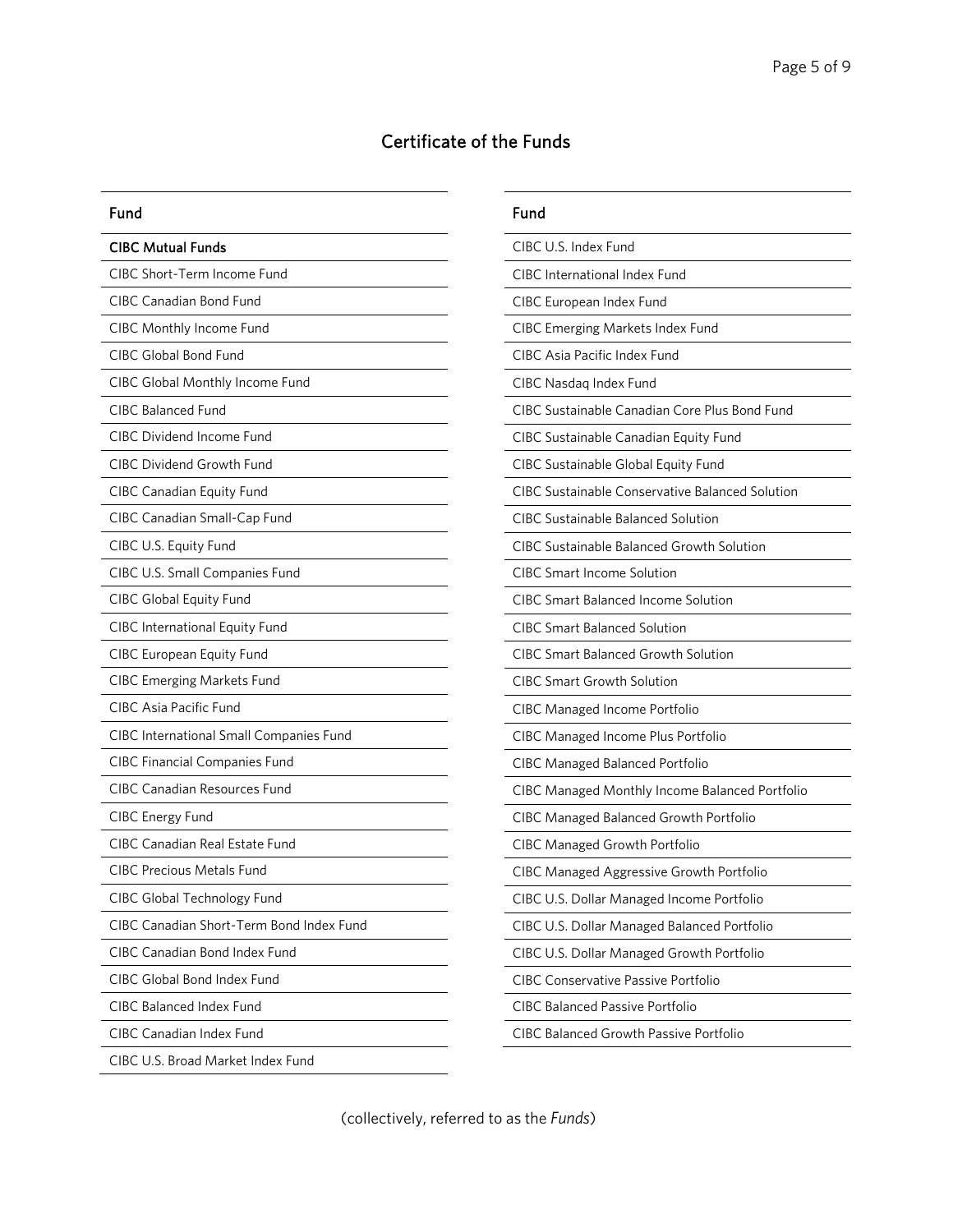December 2, 2021

This Amendment No. 2 dated December 2, 2021, together with the Annual Information Form dated June 18, 2021, as amended by Amendment No. 1 dated August 27, 2021 and the Simplified Prospectus dated June 18, 2021, as amended by Amendment No. 1 dated August 27, 2021 and Amendment No. 2 dated December 2, 2021 and the documents incorporated by reference into the Simplified Prospectus, as amended, constitute full, true and plain disclosure of all material facts relating to the securities offered by the Simplified Prospectus, as amended, as required by the securities legislation of each of the provinces and territories of Canada, and do not contain any misrepresentations.

#### CIBC TRUST CORPORATION

#### the Trustee of the Funds

"*Edward Dodig*"

Edward Dodig President and Chief Executive Officer "*David Scandiffio*"

David Scandiffio Vice-President, Personal Portfolio Services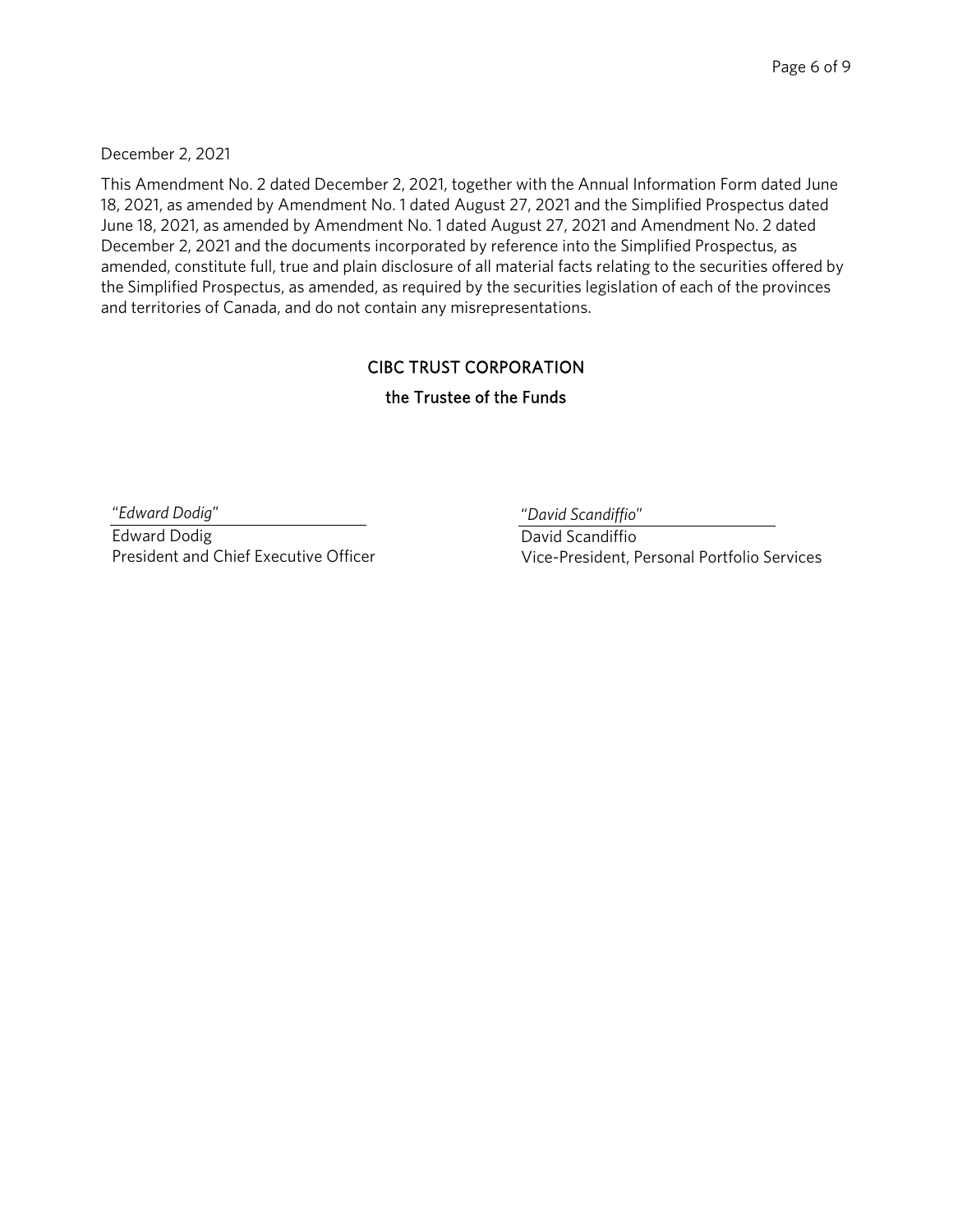## Certificate of the Manager and Promoter

| Fund                                     | Fund                                                   |
|------------------------------------------|--------------------------------------------------------|
| <b>CIBC Mutual Funds</b>                 | CIBC U.S. Index Fund                                   |
| CIBC Short-Term Income Fund              | CIBC International Index Fund                          |
| CIBC Canadian Bond Fund                  | CIBC European Index Fund                               |
| CIBC Monthly Income Fund                 | <b>CIBC Emerging Markets Index Fund</b>                |
| <b>CIBC Global Bond Fund</b>             | CIBC Asia Pacific Index Fund                           |
| CIBC Global Monthly Income Fund          | CIBC Nasdaq Index Fund                                 |
| <b>CIBC Balanced Fund</b>                | CIBC Sustainable Canadian Core Plus Bond Fund          |
| CIBC Dividend Income Fund                | CIBC Sustainable Canadian Equity Fund                  |
| <b>CIBC Dividend Growth Fund</b>         | CIBC Sustainable Global Equity Fund                    |
| CIBC Canadian Equity Fund                | <b>CIBC Sustainable Conservative Balanced Solution</b> |
| CIBC Canadian Small-Cap Fund             | CIBC Sustainable Balanced Solution                     |
| CIBC U.S. Equity Fund                    | <b>CIBC Sustainable Balanced Growth Solution</b>       |
| CIBC U.S. Small Companies Fund           | <b>CIBC Smart Income Solution</b>                      |
| CIBC Global Equity Fund                  | <b>CIBC Smart Balanced Income Solution</b>             |
| <b>CIBC International Equity Fund</b>    | <b>CIBC Smart Balanced Solution</b>                    |
| <b>CIBC European Equity Fund</b>         | <b>CIBC Smart Balanced Growth Solution</b>             |
| <b>CIBC Emerging Markets Fund</b>        | <b>CIBC Smart Growth Solution</b>                      |
| <b>CIBC Asia Pacific Fund</b>            | <b>CIBC Managed Income Portfolio</b>                   |
| CIBC International Small Companies Fund  | CIBC Managed Income Plus Portfolio                     |
| <b>CIBC Financial Companies Fund</b>     | <b>CIBC Managed Balanced Portfolio</b>                 |
| <b>CIBC Canadian Resources Fund</b>      | CIBC Managed Monthly Income Balanced Portfolio         |
| CIBC Energy Fund                         | CIBC Managed Balanced Growth Portfolio                 |
| CIBC Canadian Real Estate Fund           | <b>CIBC Managed Growth Portfolio</b>                   |
| <b>CIBC Precious Metals Fund</b>         | CIBC Managed Aggressive Growth Portfolio               |
| CIBC Global Technology Fund              | CIBC U.S. Dollar Managed Income Portfolio              |
| CIBC Canadian Short-Term Bond Index Fund | CIBC U.S. Dollar Managed Balanced Portfolio            |
| CIBC Canadian Bond Index Fund            | CIBC U.S. Dollar Managed Growth Portfolio              |
| CIBC Global Bond Index Fund              | <b>CIBC Conservative Passive Portfolio</b>             |
| CIBC Balanced Index Fund                 | <b>CIBC Balanced Passive Portfolio</b>                 |
| <b>CIBC Canadian Index Fund</b>          | <b>CIBC Balanced Growth Passive Portfolio</b>          |
| CIBC U.S. Broad Market Index Fund        |                                                        |
|                                          |                                                        |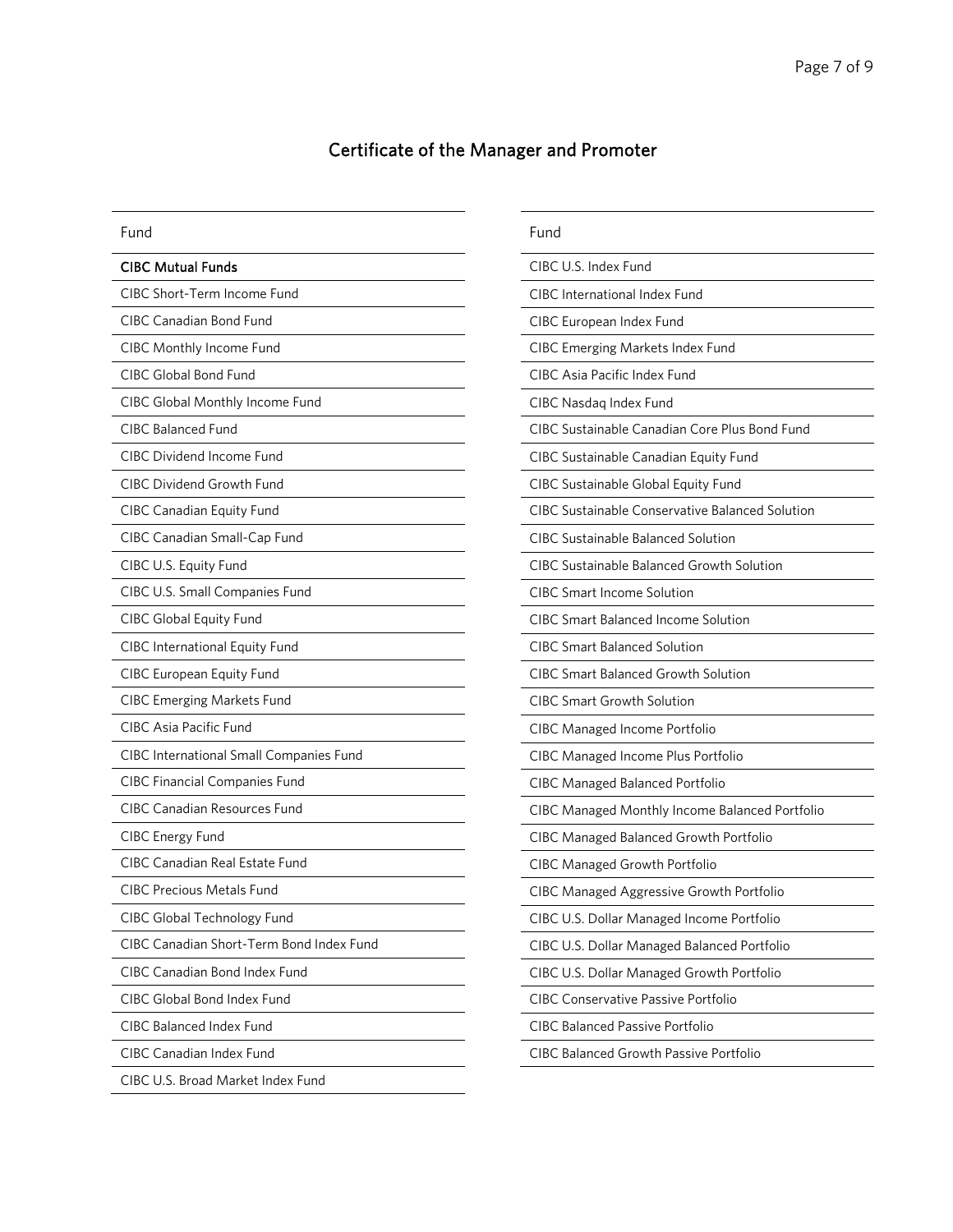(collectively referred to as, the *Funds*)

#### December 2, 2021

This Amendment No. 2 dated December 2, 2021 together with the Annual Information Form dated June 18, 2021, as amended by Amendment No. 1 dated August 27, 2021 and the Simplified Prospectus dated June 18, 2021, as amended by Amendment No. 1 dated August 27, 2021 and Amendment No. 2 dated December 2, 2021 and the documents incorporated by reference into the Simplified Prospectus, as amended, constitute full, true and plain disclosure of all material facts relating to the securities offered by the Simplified Prospectus, as amended, as required by the securities legislation of each of the provinces and territories of Canada, and do not contain any misrepresentations.

#### CANADIAN IMPERIAL BANK OF COMMERCE the Manager and Promoter of the Funds

"*Victor G. Dodig*"

Victor G. Dodig President and Chief Executive Officer "*Hratch Panossian*"

Hratch Panossian Senior Executive Vice-President and Chief Financial Officer

On behalf of the Board of Directors of Canadian Imperial Bank of Commerce

"*Katharine B. Stevenson*"

Katharine B. Stevenson Chair of the Board

"*Luc Desjardins*"

Luc Desjardins **Director**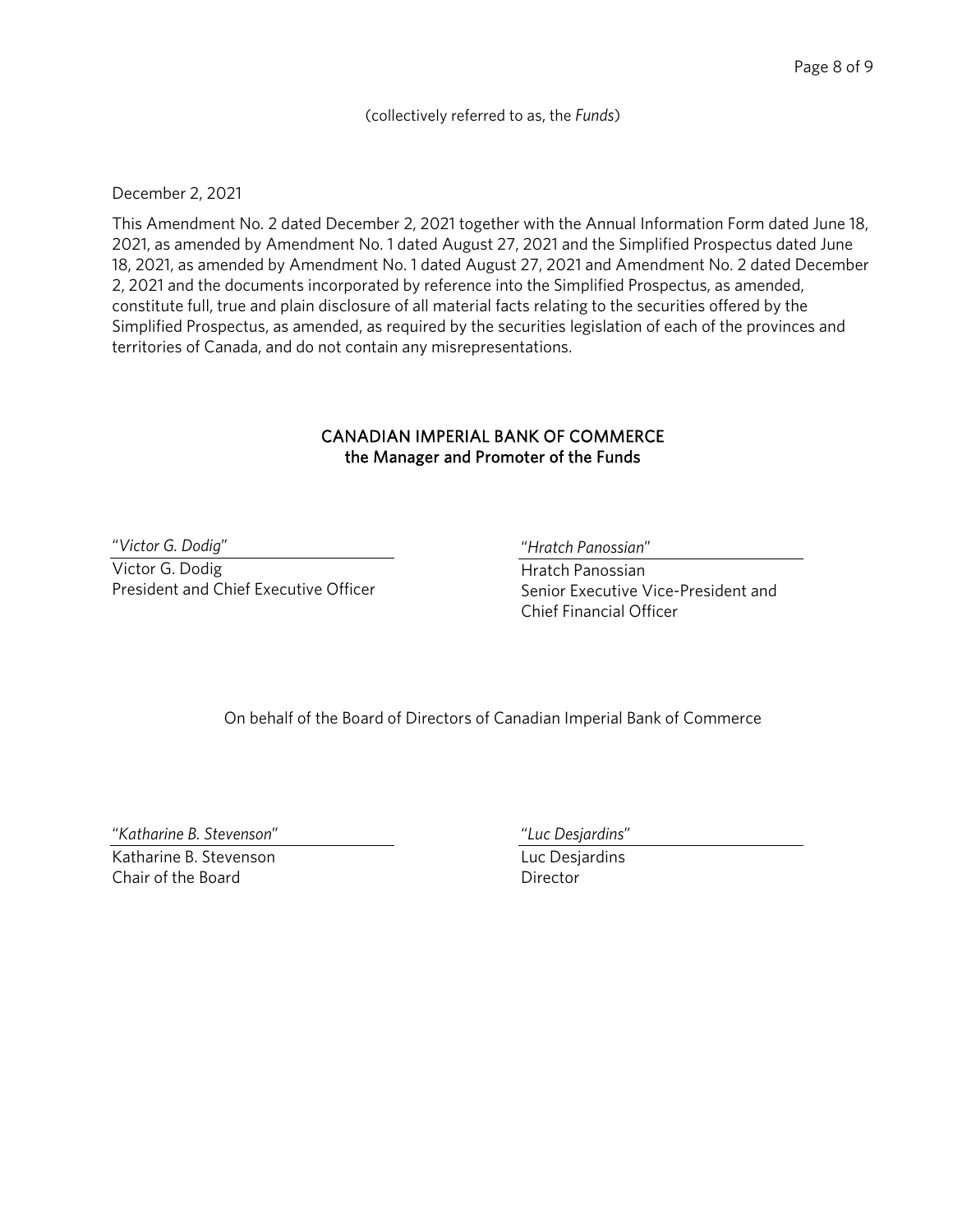## Certificate of the Principal Distributor

| Fund                                     | Fur        |
|------------------------------------------|------------|
| <b>CIBC Mutual Funds</b>                 | <b>CIB</b> |
| CIBC Short-Term Income Fund              | <b>CIB</b> |
| CIBC Canadian Bond Fund                  | <b>CIB</b> |
| CIBC Monthly Income Fund                 | <b>CIB</b> |
| CIBC Global Bond Fund                    | <b>CIB</b> |
| CIBC Global Monthly Income Fund          | <b>CIB</b> |
| CIBC Balanced Fund                       | <b>CIB</b> |
| <b>CIBC Dividend Income Fund</b>         | <b>CIB</b> |
| <b>CIBC Dividend Growth Fund</b>         | <b>CIB</b> |
| CIBC Canadian Equity Fund                | <b>CIB</b> |
| CIBC Canadian Small-Cap Fund             | <b>CIB</b> |
| CIBC U.S. Equity Fund                    | <b>CIB</b> |
| CIBC U.S. Small Companies Fund           | <b>CIB</b> |
| CIBC Global Equity Fund                  | <b>CIB</b> |
| <b>CIBC International Equity Fund</b>    | <b>CIB</b> |
| <b>CIBC European Equity Fund</b>         | <b>CIB</b> |
| <b>CIBC Emerging Markets Fund</b>        | <b>CIB</b> |
| <b>CIBC Asia Pacific Fund</b>            | <b>CIB</b> |
| CIBC International Small Companies Fund  | <b>CIB</b> |
| <b>CIBC Financial Companies Fund</b>     | <b>CIB</b> |
| <b>CIBC Canadian Resources Fund</b>      | CIB        |
| <b>CIBC Energy Fund</b>                  | <b>CIB</b> |
| CIBC Canadian Real Estate Fund           | <b>CIB</b> |
| <b>CIBC Precious Metals Fund</b>         | <b>CIB</b> |
| CIBC Global Technology Fund              | <b>CIB</b> |
| CIBC Canadian Short-Term Bond Index Fund | CIB        |
| CIBC Canadian Bond Index Fund            | <b>CIB</b> |
| CIBC Global Bond Index Fund              | <b>CIB</b> |
| <b>CIBC Balanced Index Fund</b>          | <b>CIB</b> |
| <b>CIBC Canadian Index Fund</b>          | <b>CIB</b> |
| CIBC U.S. Broad Market Index Fund        |            |

| Fund                                |                                                        |
|-------------------------------------|--------------------------------------------------------|
| CIBC U.S. Index Fund                |                                                        |
| CIBC International Index Fund       |                                                        |
| CIBC European Index Fund            |                                                        |
|                                     | <b>CIBC Emerging Markets Index Fund</b>                |
| CIBC Asia Pacific Index Fund        |                                                        |
| CIBC Nasdaq Index Fund              |                                                        |
|                                     | CIBC Sustainable Canadian Core Plus Bond Fund          |
|                                     | CIBC Sustainable Canadian Equity Fund                  |
|                                     | CIBC Sustainable Global Equity Fund                    |
|                                     | <b>CIBC Sustainable Conservative Balanced Solution</b> |
|                                     | CIBC Sustainable Balanced Solution                     |
|                                     | <b>CIBC Sustainable Balanced Growth Solution</b>       |
| <b>CIBC Smart Income Solution</b>   |                                                        |
|                                     | <b>CIBC Smart Balanced Income Solution</b>             |
| <b>CIBC Smart Balanced Solution</b> |                                                        |
|                                     | <b>CIBC Smart Balanced Growth Solution</b>             |
| <b>CIBC Smart Growth Solution</b>   |                                                        |
|                                     | <b>CIBC Managed Income Portfolio</b>                   |
|                                     | CIBC Managed Income Plus Portfolio                     |
|                                     | CIBC Managed Balanced Portfolio                        |
|                                     | CIBC Managed Monthly Income Balanced Portfolio         |
|                                     | CIBC Managed Balanced Growth Portfolio                 |
|                                     | <b>CIBC Managed Growth Portfolio</b>                   |
|                                     | CIBC Managed Aggressive Growth Portfolio               |
|                                     | CIBC U.S. Dollar Managed Income Portfolio              |
|                                     | CIBC U.S. Dollar Managed Balanced Portfolio            |
|                                     | CIBC U.S. Dollar Managed Growth Portfolio              |
|                                     | CIBC Conservative Passive Portfolio                    |
|                                     | <b>CIBC Balanced Passive Portfolio</b>                 |
|                                     | <b>CIBC Balanced Growth Passive Portfolio</b>          |

(collectively referred to as, the *Funds*)